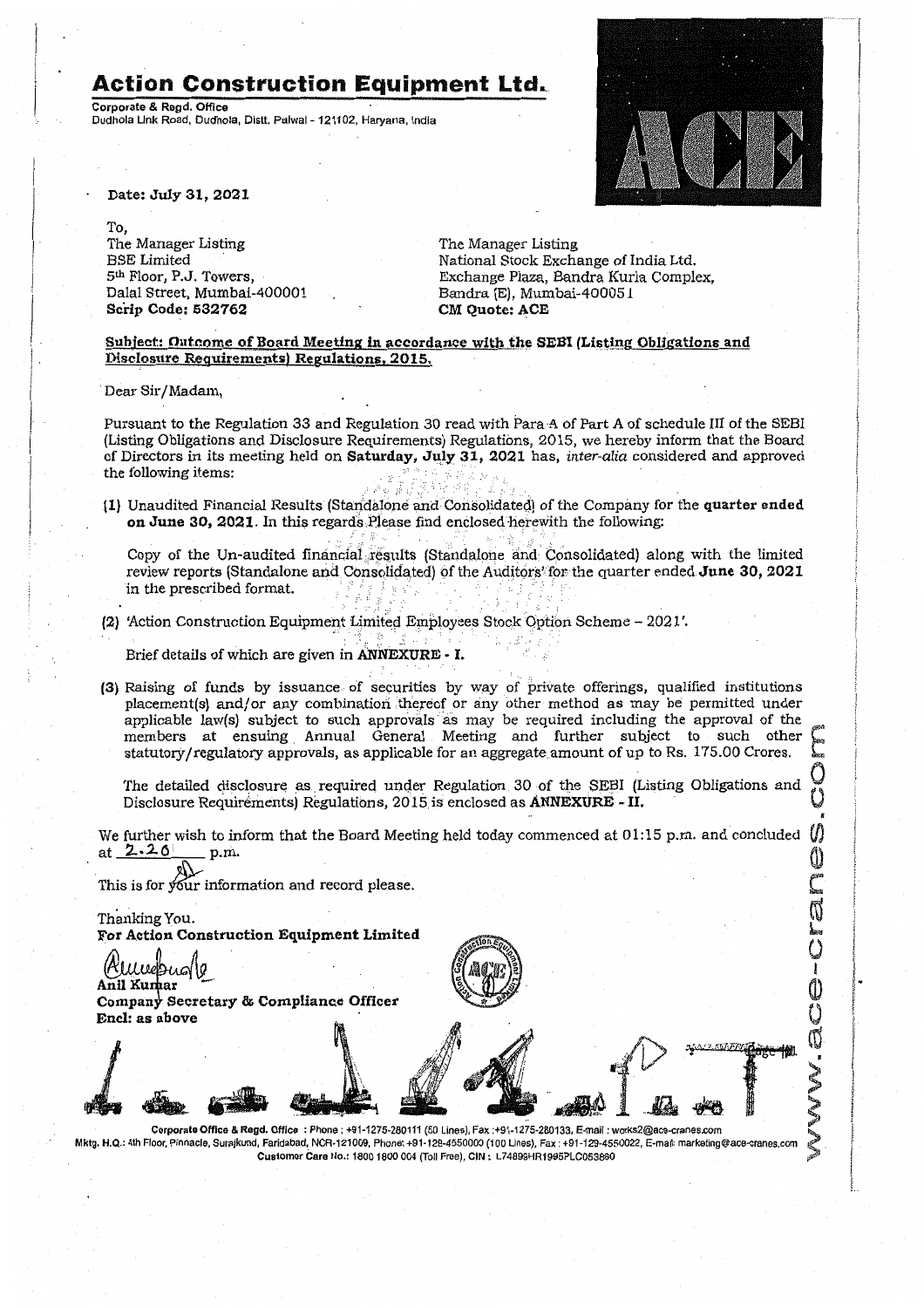## ANNEXURE- I

|    | S.NO. DESCRIPTION                                                                                                                                                                                                                                                                                                                                                                                                                                                                                                                                                                                                                                                                       |
|----|-----------------------------------------------------------------------------------------------------------------------------------------------------------------------------------------------------------------------------------------------------------------------------------------------------------------------------------------------------------------------------------------------------------------------------------------------------------------------------------------------------------------------------------------------------------------------------------------------------------------------------------------------------------------------------------------|
| 1. | The Option Pool of the Scheme shall be 56,74,159 (Fifty Six Lakhs Seventy Four Thousand<br>One Hundred Fifty Nine) Employee Stock Options ("Options") (or such other adjusted figure<br>for any bonus, stock splits or consolidations or other reorganization of the capital structure<br>of the Company as may be applicable from time to time) exercisable into be 56,74,159 (Fifty<br>Six Lakhs Seventy Four Thousand One Hundred Fifty Nine) Equity Shares of face value<br>Rs.2/- each (or such other adjusted figure for any bonus, stock splits or consolidations or<br>other reorganization of the capital structure of the Company as may be applicable from<br>time to time). |
| 2. | Each Option is convertible into 1 Equity Share of the Company.                                                                                                                                                                                                                                                                                                                                                                                                                                                                                                                                                                                                                          |
| 3. | The Scheme shall be administered by the Nomination and Remuneration Committee of the<br>Company and shall be implemented through trust route wherein an irrevocable Trust,<br>Action Construction Equipment Limited Employees Welfare Trust ("Trust"), shall acquire<br>the Equity Shares either by way of secondary acquisition from the market and/or Direct<br>allotment of the Company.                                                                                                                                                                                                                                                                                             |
| 4. | The issue price will be decided in compliance with SEBI (Share Based Employee<br>Benefits) Regulations, 2014 at the time of grant of Options.                                                                                                                                                                                                                                                                                                                                                                                                                                                                                                                                           |
| 5. | The Company shall grant loan, to provide guarantee or security in connection with a loan<br>granted or to be granted to Action Construction Equipment Limited Employees Welfare<br>Trust ("Trust"), in one or more tranches not exceeding 5% (Five percent) of the aggregate of<br>the Paid-Up share capital and Free Reserves for the purpose of subscription and/or<br>purchase of Equity Shares of the Company by the Trust/ Trustees, in one or more<br>tranches, subject to the ceiling of Equity Shares ("Shares") as may be prescribed under<br>Action Construction Equipment Limited Employees Stock Option Scheme - 2021<br>("Scheme")                                         |

## ANNEXURE - II

|    | S.NO. PARTICULARS                  | <b>DETAILS</b>                                                                                          |
|----|------------------------------------|---------------------------------------------------------------------------------------------------------|
| 1. | Type of securities proposed to be  | The Board of Directors in their Meeting held on July                                                    |
|    | issued (viz. equity shares,        | 31, 2021 has considered and approved the Raising                                                        |
|    | convertibles etc.).                | of funds by issuance of securities by way of private                                                    |
|    |                                    | offerings, qualified institutions placement(s) and/or                                                   |
|    |                                    | any combination thereof or any other method as may                                                      |
| 2. | Type of issuance (further public   | be permitted under applicable law(s) subject to such                                                    |
|    | offering, rights issue, depository | approvals as may be required including the approval<br>of the members at ensuing Annual General Meeting |
|    | receipts (ADR/GDR), qualified      | and further subject to such other statutory/regulatory                                                  |
|    | institutions, placement,           | approvals, as applicable, for an aggregate amount of                                                    |
|    | preferential allotment etc.).      | up to Rs. 175.00 Crores (Rupees One Hundred                                                             |
|    |                                    | Seventy Five Crores Only).                                                                              |
|    |                                    |                                                                                                         |
|    |                                    | Further, in compliance with the provision of                                                            |
|    |                                    | Regulation 30 of the SEBI (Listing Obligations and                                                      |
| 3. | of securities<br>number<br>Total   | Disclosures Requirements) Regulations, 2015 and                                                         |
|    | proposed to be issued or the total | other disclosures requirement if any, the Company                                                       |
|    | amount for which the securities    | shall inform to the stock exchanges about any further                                                   |
|    | will be issued.                    | action(s)/approvals, if any, to be taken w.r.t said                                                     |
|    |                                    | matter(s).                                                                                              |
|    |                                    |                                                                                                         |

Recorder



Page | 2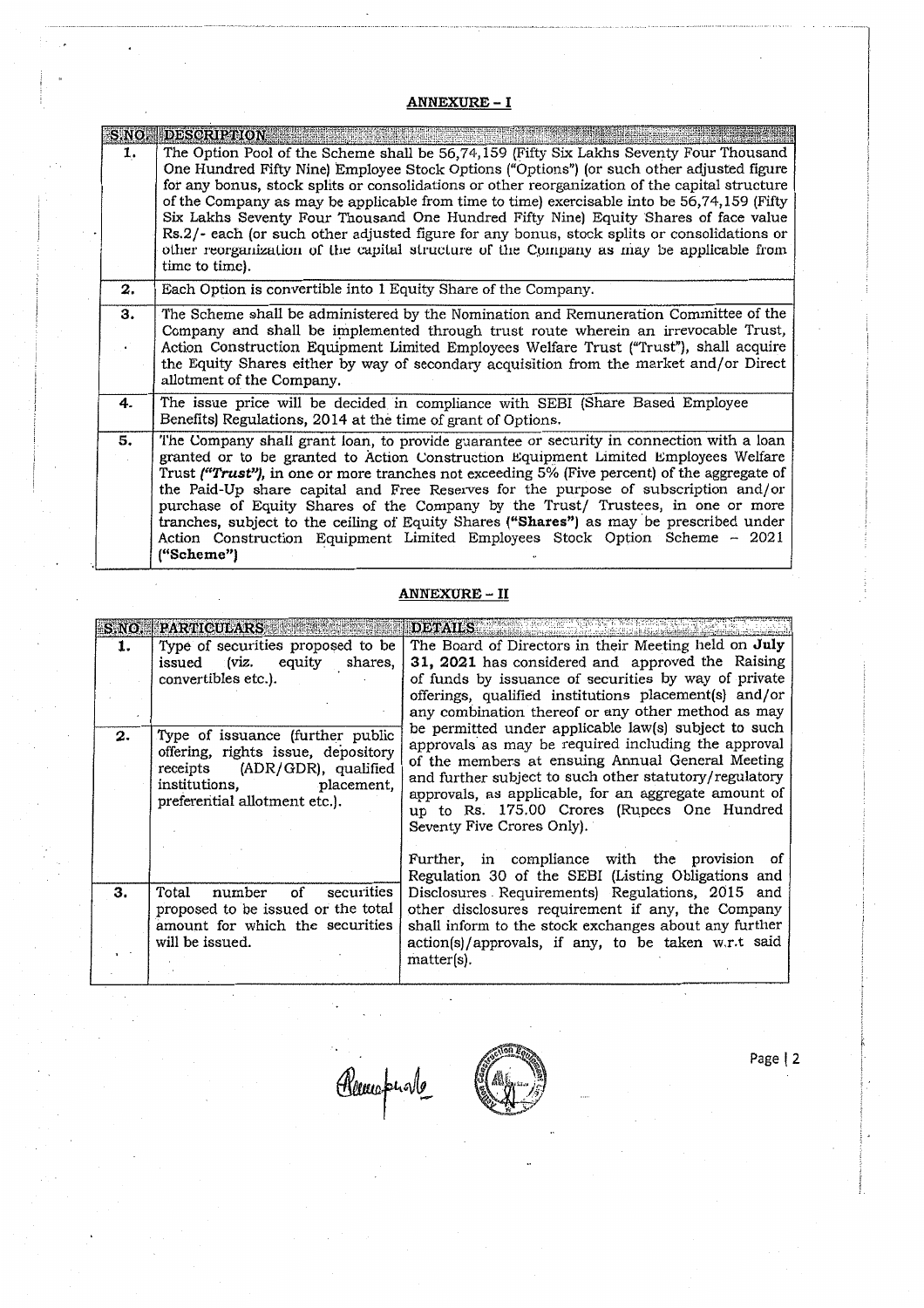$\frac{5}{2}$  . Α N  $\overline{5}$ Ę 14 ដ  $\overline{5}$ Paid up Equity Share Capital<br>[Face Value Rs. 2/Per Share] Total comprehensive income attributable to: Other comprehensive income attributable to: Profit attributable to: Net Profit/(Loss) for the period from operations (5-6)<br>Other comprehensive income  $\rm Predict(VLoss)$  from operations before exceptional items and tax (1-2) Exceptional items Expenses Income (a) Nems that will not be reclassified to profit or loss<br>(b)Income tax relating to Items that will not be reclassified to profit or loss Total Income Total comprehensive income (7+8) [c] Items that will be reclassified to profit or loss Tax expense (d) Income tax relating to Items that will be reclassified to profit or loss Profiv (Loss) before Tax (3-4) Total expenses Earnings per share (Face Value Rs 2/- each) (b) Non-Controlling Interests (a) Owners (b) Non-Controlling Interests (a) Owners (b) Non-Controlling Interests (a) Owners Total other comprehensive income (a) Revenue from operations<br>(b) Other Income (a) Current Tax (f) Depreciation and amortisation expense (e) Finance costs (d) Employee benefits expense (c) Changes in inventories of finished goods (b) Purchase of stock-in-trade (a) Cost of materials consumed (g) Other expenses (b) Deferred Tax a) Basic (in Rs.)<br>b) Diluted (in Rs.) work-in-progress and stock-in-trade Particulars Regd. Office: Dadhola Link Road, Dudhola, Distt. Palval - 121102 Haryana, India<br>Phr. 01275-280111 (50 lines), Fax: 01275-280135. E-mail: cs@ace-cranes.com, Web.: www.ace-cranes.com Statement of Standalone and Consolidated Un-Audited Results for the Quarter ended 30th June 2021 Action Construction Equipment Limited (Un-Audited)  $20$ -lun-21 09889007d266EXH668b471: NLO 32,150.12<br>236.82 24,851.64 32,386.94 29,763.17 1,909.00<br>271.22<br>364.61  $2,623.77$ 2,623.77 04'845'L **1,931.44** 1,931.44 1,931.44 99'62 2,269.66 1,931.44 666.67<br>25.66 FF'8F  $\ddot{\phantom{0}}$  $\frac{1.70}{2.5}$ **Quarter** ended (Audited) 31-Mar-21 38,057.75<br>27.175 55.737.87<br>157.87 46,495.16  $\frac{37.2883.76}{3.883.76}$ 5,105.64 5,105.64 1,900.51  $0.306'1$ 11,389.52 2.616.27 3,883.76 298.76 3,959.73 350.24 **Standalone** 3,959.73 2,269.66  $101.52$ <br>(25.55) 75.97 75.97  $\cdot$  $\frac{342}{42}$ Un-Audited) [ (Audited) [Un-Audited] [ (Audited) [Un-Audited]  $30 - 100 - 20$ 10,091.71<br>|-<br>| 84.28 נטיאנו'ג<br>געוויג 10,35.99 1,484.82  $\frac{(3.02)}{(421.65)}$ (430.67) 0,766.66 343.17 328.31 665.86 (430.67) 2,269.66  $(421.65)$  $(59'17')$  $(321.65)$ 287.00 **1937**  $\ddot{\phantom{0}}$  $\cdot$  $\begin{array}{|l|}\n\hline\n031230831 \\
\hline\n142423159 \\
\hline\n\end{array}$ 31-Mar-21 Year ended 1,13,383.66 40'909<br>FFTOC'86 10,847.84 10,847.84  $(2,721.25)$ 1,394.48 1,223.28 7,208.81  $\frac{2669.98}{8,015.93}$ 7,367.83 06160'8 06'160'8 8,015.93 2,269.66  $\frac{101.52}{(25.55)}$ 75.97 75.97  $\overline{\phantom{a}}$ 2.06<br>7.06 30-Jun-21 32,150.39<br>242.82 24,851.64 32,393.21 2,624.65 29,768.56 18181 1,910.33 2,624.65 10.06)<br>2,269.66 1,931.07 TO 1867 1,931.01 739.56 1,931.07 365.56 667.98<br>25.66 271.22 48.44  $(0.06)$  $\frac{u}{2u}$ × Quarter ended 31-Mar-21 **25.738.74**<br>157.857.87 33,064.44<br>PLP0,85 46,496.11 41,416.80  $02'906'1$ 51.724.74<br>57.24.74 3,860.20<br>|<br>|2.77) 5,079.31 5,079.31 2.635.21 1,902.16 298.76  $\frac{(2.77)}{2.269.66}$ 3,857.43 350.24 3,936.17 3,933.40  $101.52$ <br>(25.55) Consolidated 75.97 75.97  $\overline{\phantom{a}}$  $rac{36}{360}$ 30-Jun-20  $\frac{54428}{10.34117}$ <br>  $\frac{74428}{10.34117}$ 7,154.16<br>3.47 1,486.77 (Rs. In Lakhs) 66'622'0  $\begin{array}{c} (428.95) \ (0.85) \ (0.85) \end{array}$  $(428.95)$  $(438.82)$  $(438.82)$ 798.25 343.17  $(929.80)$ 128.31 98'599  $(429.80)$  $\frac{0.38}{10.381}$  $(5.02)$ J Year ended 31-Mar-21  $1,22,715.39$ (Audited) 1,24,246.07 1,13,434.93 20.909<br>8711.436 10,811.14  $(2,721.25)$ 10,811.14 7,404.28 1,223.28 7,216.59 330.68 2,669.98 7,979.23 89.48 3.269.66 8,059.05 7,983.08 8,055.20 101.52  $(25.55)$ 75.97 75.97  $7.03$ (385)

Place: Fandosad Dala:  $31 | 57 | 202 |$ 

for Action Constitution Equipment Limited **Rewriting Year** 

**Prop**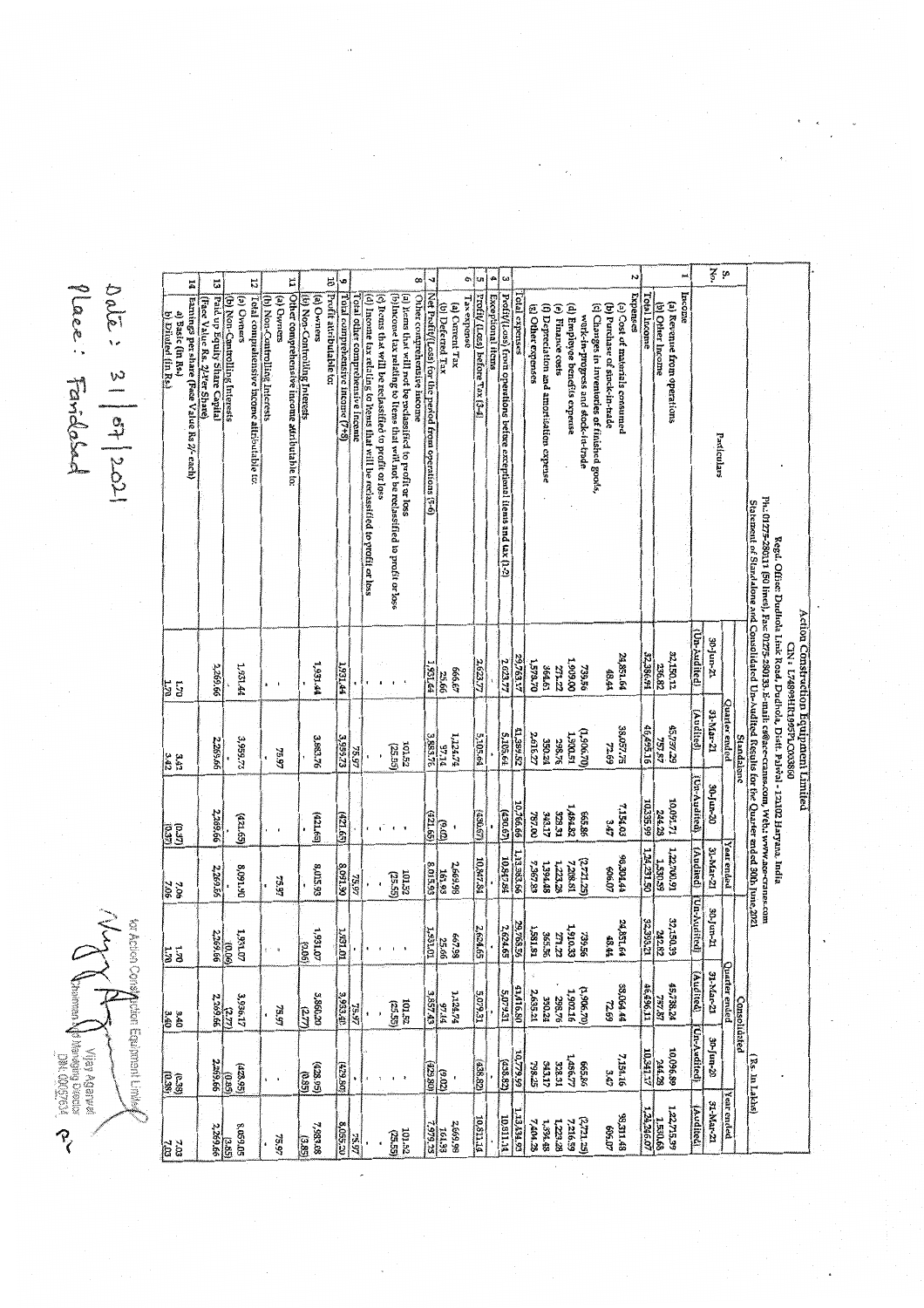for Adfon Construction Equipment Limi Armonde Company **Community**<br>Andrew Oregons Action

Dalā: 21/07/2021<br>Place: Favidasid

|                           |                |                   |                      |                           |           | 4,                  |                      |                |                      |                      |                                              | دع                          |                         |                                                      |                              |                          |                   |                      |                           |           | Ņ                                                         |             |                               | m                     |                      |                      |                           | ÷,                           |                |                          |               |                   |                                                                                           |                                                                                                                                                                                                                                                                                                  |                                              |  |
|---------------------------|----------------|-------------------|----------------------|---------------------------|-----------|---------------------|----------------------|----------------|----------------------|----------------------|----------------------------------------------|-----------------------------|-------------------------|------------------------------------------------------|------------------------------|--------------------------|-------------------|----------------------|---------------------------|-----------|-----------------------------------------------------------|-------------|-------------------------------|-----------------------|----------------------|----------------------|---------------------------|------------------------------|----------------|--------------------------|---------------|-------------------|-------------------------------------------------------------------------------------------|--------------------------------------------------------------------------------------------------------------------------------------------------------------------------------------------------------------------------------------------------------------------------------------------------|----------------------------------------------|--|
|                           | E) Unallocated | D) Agri Equipment | C) Material Handling | B) Construction Equipment | A) Cranes | Segment Liabilities |                      | E) Unallocated | D) Agri Equipment    | C) Material Handling | B) Construction Equipment                    | Segment Assets<br>A) Cranes |                         | Less-Interest<br>Less- Other Unallocable Expenditure |                              | E) Subsidiaries Business | D) Agri Equipment | C) Material Handling | B) Construction Equipment | A) Cranes | Segment Results<br>Gross Revenue / Income from Operations |             | Less-Inter Segment Revenue    | Subsidiaries Business | D) Agri Equipment    | C) Material Handling | B) Construction Equipment | Segment Revenue<br>A) Cranes |                |                          | Particulars   |                   |                                                                                           |                                                                                                                                                                                                                                                                                                  |                                              |  |
| Total Segment Liabilities |                |                   |                      |                           |           |                     | Total Segment Assets |                |                      |                      |                                              |                             | Total Profit before Tax |                                                      | Total                        |                          |                   |                      |                           |           |                                                           |             | Total Revenue from operations |                       |                      |                      |                           |                              |                |                          |               |                   | <b>SEGMENT SHOE REVENCE, RESCILTS, ASSETS AND LIABILITIES, FOR THE QUARTER ENDED SOLT</b> |                                                                                                                                                                                                                                                                                                  |                                              |  |
| 1,05,853.15               | 71,075.05      | 6,227.31          | 1,790.13             | 4,588.31                  | 22,172.35 |                     | 1,05,853.15          | 3,467.52       | 10,527.18            | 3,261.72             | 10,343.56                                    | 72,253.17                   | 2,623.77                | 368.34<br>271.22                                     | 3,263.33                     |                          | 210.18            | 383.53               | 178.98                    | 2,490.64  |                                                           | 32,150.12   | 32,150.12                     |                       | 2,958.92             | 3,312.66             | 3,664.43                  | 22,214.11                    | Un-Audited)    | 30-Jun-21                |               |                   |                                                                                           |                                                                                                                                                                                                                                                                                                  |                                              |  |
| 1,05,287.85               | 59,558.34      | 6,949.05          | 2,665.55             | 4,611.58                  | 31,503.33 |                     | 1,05,287.85          | 7,791.27       | 9,658.04             | 3,830.99             | 9,673.05                                     | 74,334.50                   | 5,105.64                | 245.78<br>298.76                                     | 5,650.18                     |                          | 735.26            | 502.20               | 315.06                    | 4,097.66  | 45,737.29                                                 |             | 45,737.29                     |                       | 3,734.65<br>5,712.20 |                      | 4,617.42                  | 31,673.02                    | (Audited)      | 31-Mar-21                | Quarter ended | <b>Standalone</b> |                                                                                           | Ph.: 01275-280111 (50 lines), Fax: 01275-280133. E-mail: cs@ace-cranes.com, Web.: www.ace-cranes.com<br><sup>steu</sup> r wist RPVENUE. RESULTS. ASSETS AND LIABILITIES, FOR THE QUARTER ENDED 30TH JUNE,2021<br>Regd. Office: Dudhola Link Road, Dudhola, Distt. Palwal - 121102 Haryana, India | <b>Action Construction Equipment Limited</b> |  |
| 86,583.68                 | 59,949.84      | 5,050.18          | 843.75               | 3,556.95                  | 17,182.98 |                     | 86,583.68            | 7,892.69       | 4,798.44             | 2,319.57             | 8,267.39                                     | 62,305.59                   | 430.67                  | 200.13<br>328.31                                     | 22.78                        |                          | 226.79            | 23.87                | 26'29                     | (205.81)  | 10,091.71                                                 |             | 10,091.71                     |                       | 2,548.23             | 770.41               | 1,796.26                  | 4,976.81                     | (Un-Audited)   | 30-Jun-20                |               |                   |                                                                                           |                                                                                                                                                                                                                                                                                                  |                                              |  |
| 1,05,287.85               | 59,558.34      | 6,949.05          | 2,665.55             | 4,611.58                  | 31,503.33 |                     | 1,05,287.85          | 7.791.27       | 9,658.04             | 3,830.99             | 9,673.05                                     | 74,334.50                   | 10,847.84               | 1,010.19<br>1,223.28                                 | 13,081.31                    |                          | 2,405.46          | 1,273.35             | 098.50                    | 8,724.00  |                                                           | 1,22,700.91 | 1,22,700.91                   |                       | 20,022.25            | 10,284.72            | 13,373.03                 | 79,020.91                    | (Audited)      | 31-Mar-21                | Year ended    |                   |                                                                                           |                                                                                                                                                                                                                                                                                                  |                                              |  |
| 1,06,096.64               | 71,318.54      | 6,227.31          | 1,790.13             | 4,588.31                  | 22,172.35 |                     | ,06,096.64           | 9,711.01       | 10,527.18            | 3,261.72             | 10,343.56                                    | 72,253.17                   | 2,624.65                | 368.34                                               | ىيى<br>$rac{264.21}{271.22}$ | 0.88                     | 210.18            | 383.53               | 178.98                    | 2,490.64  | 32,150.39                                                 |             | 32,150.39                     | 72.0                  | 2,958.92             | 3.312.66             | 3,664.43                  | 22.214.11                    | (Un-Audited)   | 30-Jun-21                |               |                   |                                                                                           |                                                                                                                                                                                                                                                                                                  |                                              |  |
| 1,05,528.53               | 20'662'69      |                   | 2,665.55<br>6,949.05 | 31,503.33<br>4,611.58     |           |                     | 1,05,528.53          | 8,031,95       |                      | 3,830.99<br>9,658.04 | 9,673.05                                     | 74,334.50                   | 5,079.31                | 298.76<br>245,78                                     | 5,623.85                     | (26.33)                  | 735.26            | 502.20               | 315.06                    | 4,097.66  | 45,738.24                                                 |             | 45,738.24                     | 560                   | 5,712.20             | 3,734.65             | 31,673.02<br>4,617.42     |                              | <b>Audited</b> | 31-Mar-21                | Quarter ended | Consolidated      |                                                                                           |                                                                                                                                                                                                                                                                                                  |                                              |  |
| 86,823.22                 | 60,189.38      | 5,050.18          |                      | 3,556.95<br>843.75        | 17,182.98 |                     | 86,823.22            | 8,132.23       | 2,319.57<br>4,798.44 |                      | 9,267.39                                     | 62,305.59                   | 438.82)                 | 200.13<br>328.31                                     | Z9'68                        | (8.15)                   | 226.79            | 23.87                | 25.92                     | (205.81)  | 10,096.89                                                 |             | 10,096.89                     | 2,548.23<br>-- 5.18   |                      | 770.41               | 1,796.26                  | 4,976.81                     |                | 30-Jun-20<br>Un-Audited) |               |                   |                                                                                           |                                                                                                                                                                                                                                                                                                  |                                              |  |
| 1,05,528.53               | 20'68'89       | 6,949.05          | 2,665.55             | 4,611.58                  | 31,503.33 |                     | 1,05,528.53          |                |                      |                      | 9.673.05<br>3,830.94<br>9,658.04<br>8,031.95 | 74,334.50                   | 10,811.14               | 1,010.19<br>1,223.28                                 | 3,044.61                     | (36.70)                  | 2,405.46          | 1,273.35             | 098.50                    | 8,724.00  | 1,22,715.39                                               |             | 1,22,715.39                   | 14.48                 | 20,022.25            | 10,284.72            | 79,020.91<br>13,373.03    |                              | Audited)       | 31-Mar-21                | Year ended    |                   | Rs. In Lakhs)                                                                             |                                                                                                                                                                                                                                                                                                  |                                              |  |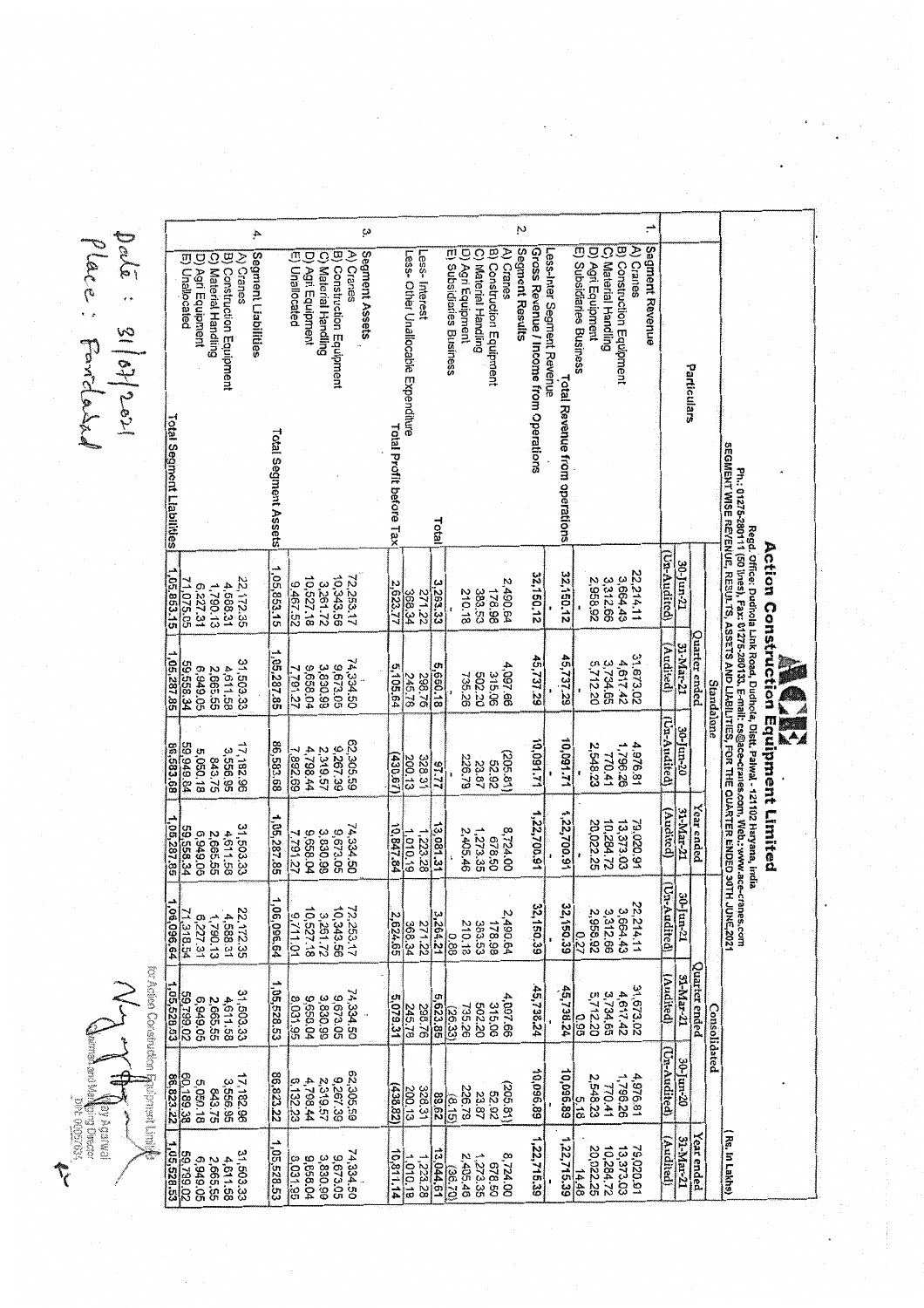### Notes:

- 1. The above standalone and consolidated financial results for the quarter ended June · 30, 2021 have been reviewed by Audit Committee and approved by the Board of Directors of the Company at their meetings held on July 31,2021.
- 2. Limited Review as required under the Regulation 33 of SEBI (Listing Obligations and Disclosure Requirements). Regulations, 2015 submitted with the Stock Exchange(s) has been carried out by the Statutory Auditors.
- 3. In standalone results figures for the quarter ended March 31, 2021 are the balancing figures between audited figures in respect of the full financial year and published year to date figures up to the third quarter of year ended March 31, 2021.
- 4. The above financial results are available on the Company's website www.ace $c$  cranes.com and also on the web site of NSE  $(www.nseindia.com)$  and BSE (www.hseindia.com)
- 5. In reference to listing of commercial paper (CP) by the Company at NSE, disclosures pursuant to SEBI Circular SEBI/HO/DDHS/DDHS/CIR/P/2019/115 dated October 22, 2019 (framework for listing of Commercial paper) and Regulations 52(4) of SEBI LODR Regulation 2015 for the period ended as on 30.06.2021, are given herein below:
	- (a) Credit rating and change in credit rating (Commercial paper) (if any): **ICRA A1+** (Disclosure related to Credit rating is also uploaded on website of the Company as well as website of Stock Exchanges).
	- (b) Asset cover available, in case of non-convertible debt securities: NA
	- (e) Debt-equity ratio: 0.26 times
	- (d) Previous due date for the payment of interest/dividend for non-convertible redeemable preference shares/repayment of principal of non-convertible preference shares/non-convertible debt securities and whether the same has been paid or not: NA
	- [e] Next due date for the payment of interest/ dividend of non-convertible preference shares /principal along with the amount of interest/ dividend of non-convertible preference shares payable and the redemption amount: NA
	- $(f)$  Debt service coverage ratio: 2.42 times
	- $(g)$  Interest service coverage ratio: 10.67 times
	- (h) Outstanding redeemable preference shares (quantity and value): NIL
	- (i) Capital redemption reserve: Rs.3098.73 Lakhs
	- (i) Net worth;  $\text{Rs.}54,277.84$  Lakhs
	- (k) Net profit after tax; Rs.1931.44 Lakhs

or Action Construction (Indianent Lin aarwal a Öírector 300 00057634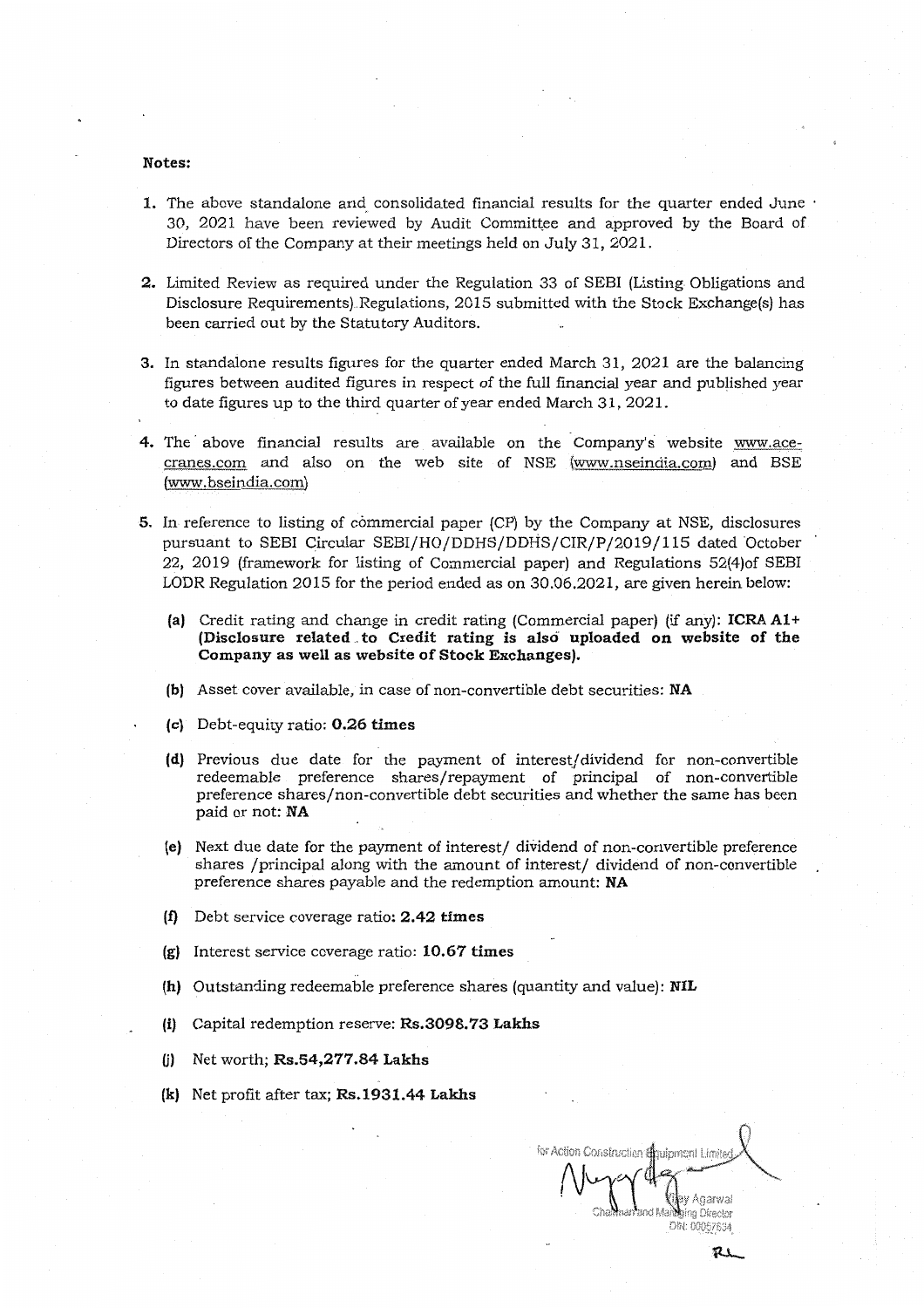- (1) Earnings per share: Rs.1.70 per share
- (m) Detailed data regarding previous due dates for repayment of principal of CPs/NCDs/NCRPS along with the payments of interest/dividend for NCDs/ NCRPS and whether the same has been paid or not, while submitting financial statements to the Exchange-Annexure-A.
- (n) Disclose information for all outstanding ISINs about previous due date for the payment of interest/ dividend for non-convertible redeemable preference shares/ repayment of principal of non-convertible preference shares /non-convertible debt securities/Commercial Papers and whether the same has been paid or not. Further, if the issuer has paid any amounts in the current reporting period. which was due in the previous reporting periods, the same shall also be disclosed along with the financial results-Annexure-A.

### Annexure-A

Details of CP issued in last 15 months along with Due date:

| <b>ISIN</b>  | Issue Date | Amount              | <b>Maturity</b><br>Date | Payment Status as<br>on 30.06.2021 |  |  |  |  |  |  |  |  |  |
|--------------|------------|---------------------|-------------------------|------------------------------------|--|--|--|--|--|--|--|--|--|
| INE731H14234 | 04.10.2019 | 15.00 Crs           | 02.01.2020              | Paid on due date                   |  |  |  |  |  |  |  |  |  |
| INE731H14242 | 10.10.2019 | $10.00 \text{ Crs}$ | 08.01.2020              | Paid on due date                   |  |  |  |  |  |  |  |  |  |
| INE731H14259 | 15.01.2020 | 20.00 Crs           | 24.03.2020              | Paid on due date                   |  |  |  |  |  |  |  |  |  |
| INE731H14267 | 16.04.2020 | 15.00 Crs           | 15.07.2020              | Paid on due date                   |  |  |  |  |  |  |  |  |  |
| INE731H14275 | 23.04.2020 | $10.00$ Crs         | 22.07.2020              | Paid on due date                   |  |  |  |  |  |  |  |  |  |
| INE731H14283 | 28.07.2020 | 15.00 Crs           | 30.09.2020              | Paid on due date                   |  |  |  |  |  |  |  |  |  |
| INE731H14291 | 12.08.2020 | $10.00$ Crs         | 10.11.2020              | Paid on due date                   |  |  |  |  |  |  |  |  |  |
| INE731H14309 | 28.10.2020 | $15.00$ Crs         | 28.12.2020              | Paid on due date                   |  |  |  |  |  |  |  |  |  |
| INE731H14317 | 18.12.2020 | 10.00 Crs           | 16.02.2021              | Paid on due date                   |  |  |  |  |  |  |  |  |  |
| INE731H14325 | 15.01.2021 | .20.00 Crs          | 26.03.2021              | Paid on due date                   |  |  |  |  |  |  |  |  |  |
| INE731H14333 | 02.06.2021 | 25.00 Crs           | 01.09.2021              | Not Due as on<br>30.06.2021        |  |  |  |  |  |  |  |  |  |
| INE731H14333 | 15.06.2021 |                     | 10.00 Crs   01.09.2021  | Not Due as on<br>30.06.2021        |  |  |  |  |  |  |  |  |  |

Date: 31/07/2021<br>Place: Fandabad

.<br>For Action Construction Eabioment Limited nomol. rdon Brartor DIN: 00057634

ex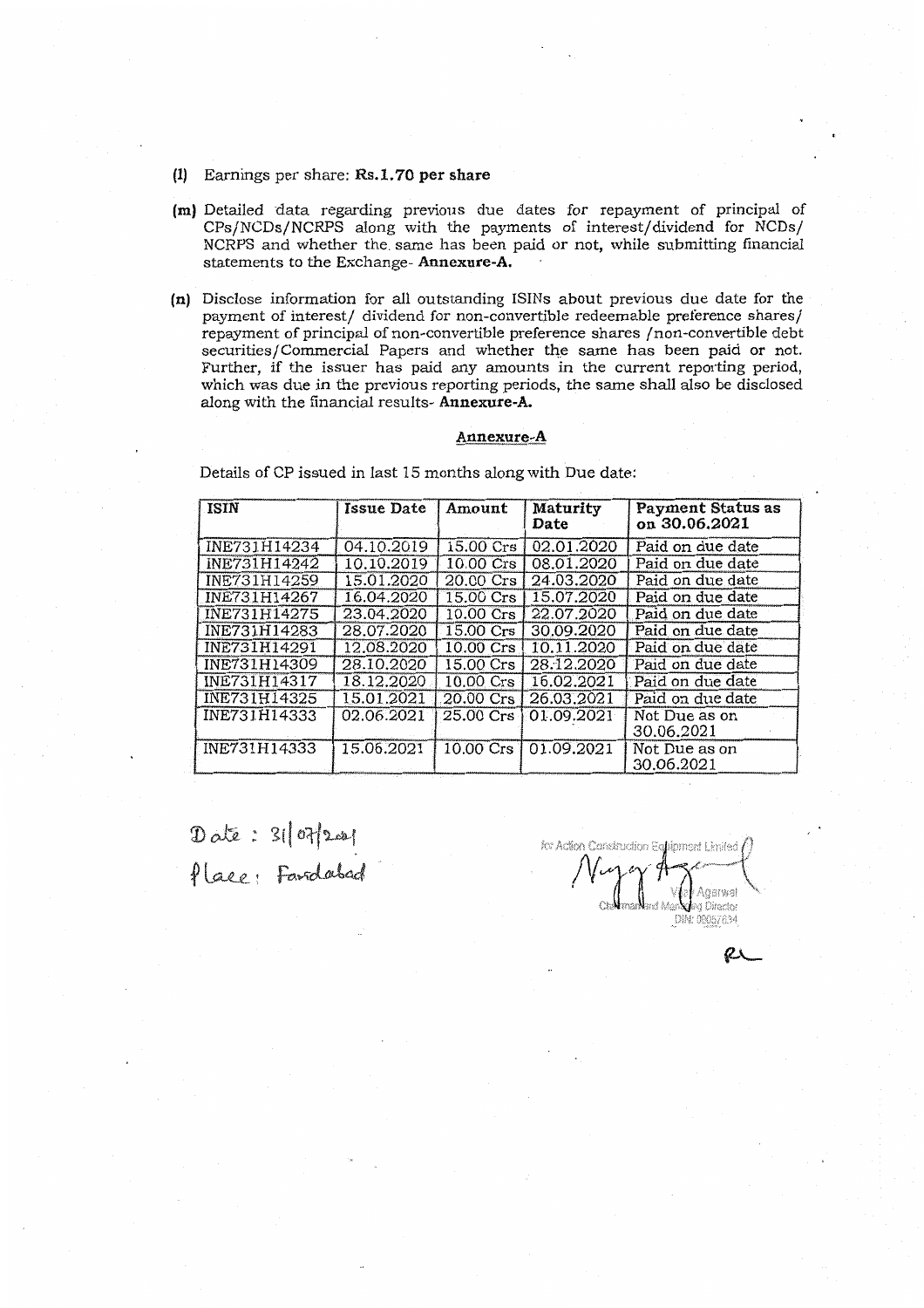

#### BRAN & ASSOCIATES CHARTERED ACCOUNTANTS

## Independent Auditor's Review Report on Quarterly Unaudited Standalone Financial Results of Action Construction Equipment Limited pursuant to the Regulation 33 of the SEBI (Listing Obligations and Disclosure Requirements) Regulations, 2015, as amended.

## To THE BOARD OF DIRECTORS OF ACTION CONSTRUCTION EQUIPMENT LIMITED

- 1. We have reviewed the accompanying statement of unaudited standalone financial results of Action Construction Equipment Limited ('the Company') for the quarter ended June 30, 2021, being submitted by the Company pursuant to the requirements of Regulation 33 of the SEBI (Listing Obligations and Disclosure Requirements) Regulations, 2015 (as amendedj.including the relevant circulars issued by the Securities and Exchange Board of India(SEBI) from time to time.
- 2. The Statement, which is the responsibility of the Company's Management and approved by the Company's Board of Directors, has been prepared in accordance with the recognition and measurement principles laid down in Indian Accounting Standard 34, Interim Financial Reporting (Tnd AS 34'), prescribed under Section 133 of the Companies Act, 2013 and other accounting principles generally accepted in India. Our responsibility is to express a conclusion on the Statement based on our review.
- 3. We conducted our review of the Statement in accordance with the Standard on Review Engagements (SRE) 2410, Review of Interim Financial Information Performed by the Independent Auditor of the Entity', issued by the Institute of Chartered Accountants of India. A review of interim financial information consists of making inquiries, primarily of persons responsible for financial and accounting' matters, and applying analytical and other review procedures. A review is substantially less in scope than an audit conducted in accordance with the Standards on Auditing specified under section 143(10) of the Act, and consequently, does not enable us to obtain assurance that we would become aware of all significant matters that might be identified in an audit. Accordingly, we do not express an audit opinion.
- 4. Based on our review conducted as above nothing has come to our attention that causes us to believe that the accompanying Statement, prepared in accordance with the recognition and measurement principles laid down in Ind AS 34, prescribed under Section 133 of the Actand other accounting principles generally accepted in India, has not disclosed the information required to be disclosed in accordance with the requirements of Regulation 33 of the SEBI (Listing Obligations and Disclosure Requirements) Regulations, 2015 (as amended), including the manner in which it is to be disclosed, or that it contains any material misstatement.

For BRAN & ASSOCIATES Chartered AccountantsAss Firm Registration No. - 014544) */7)~a~W* Faridabad **Ravi Gulati** . (Partner) Membership Numbers 000672 UDIN:21090672AAAACB4876 Place: Faridabad

Date: July 31, 2021

Offices at: Dehradun (Uttrakhand), Delhi, Bettiah (Bihar)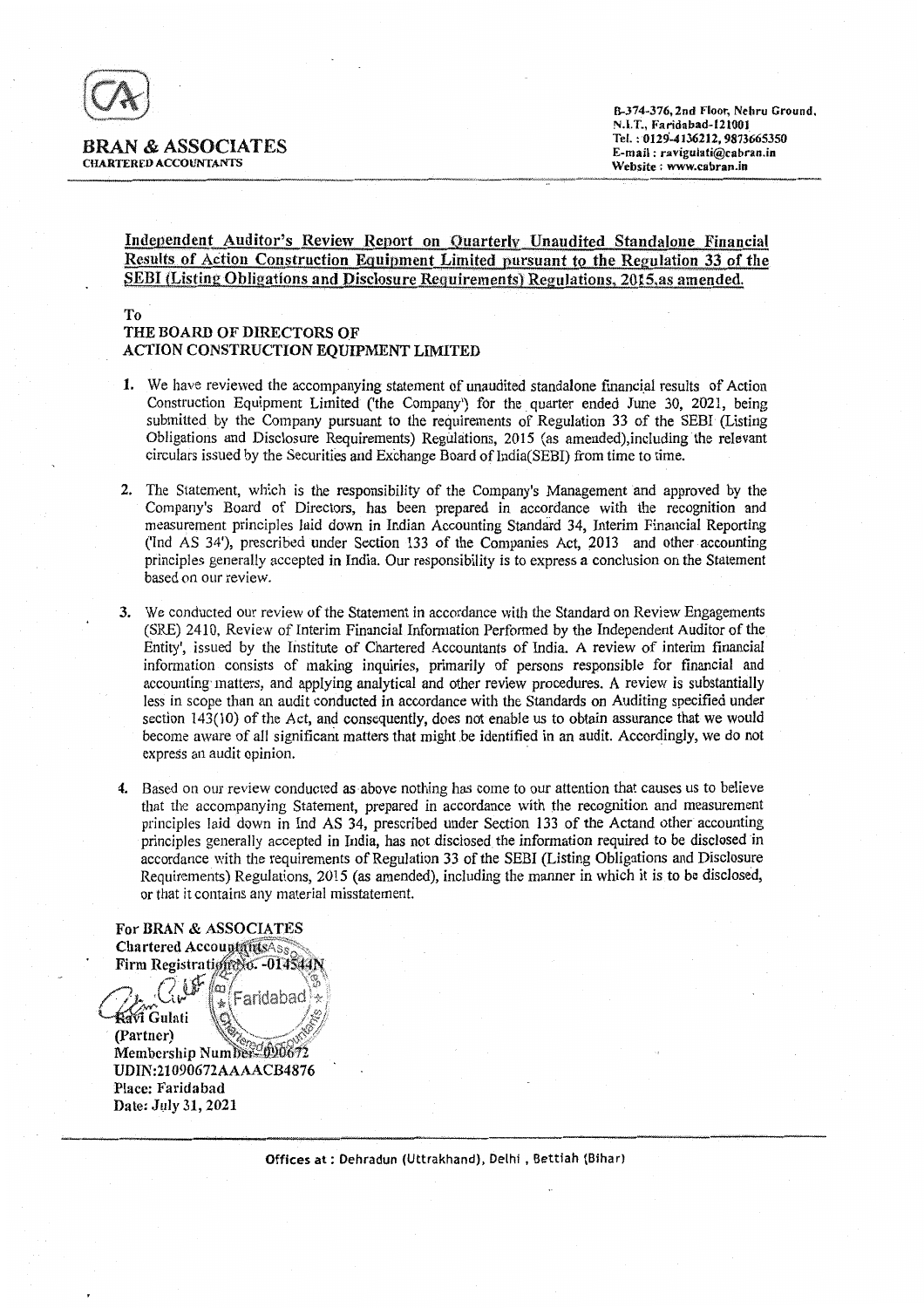

#### BRAN & ASSOCIATES CHARTERED ACCOUNTANTS

8-374-376, 2nd Floor, Nehru Ground, *1'.1.T.,* Faridabad-121001 Tel.·: 0129-4136212.9873665350 E-mail: ravigulati@cabran.in Website: www.cabran.in

## Independent Auditor's Review Report on Ouarterly Unaudited Consolidated Financial Results of Action Construction Equipment Limited pursuant to the Regulation 33 of the SEBI (Listing Obligations and Disclosure Requirements) Regulations, 2015, as amended.

#### TO

## THE BOARD OF DIRECTORS OF ACTION CONSTRUCTION EQUIPMENT LIMITED

- 1. We have reviewed the accompanying statement of unaudited consolidated financial results {'the Statement') of Action Construction Equipment Limited ('the Holding Company') and its subsidiary/ies (the Holding Company and its subsidiary/iestogether referredto as 'the Group') for the quarter ended June 30, 2021 being submitted by the Holding Company pursuant to the requirements of Regulation 33 of the SEBI (Listing Obligations and Disclosure Requirements) Regulations, 2015 (as amended) including relevant circulars issued by the Securities Exchange Board of India (SEBI) from time to time.
- 2. This Statement, which is the responsibility of the Holding Company's management and approved by the Holding Company's Board of Directors, has been prepared in accordance with the recognitionand measurement principles laid down in Indian Accounting Standard 34, Interim Financial Reporting ('Ind AS 34'), prescribed under section 133 of the Companies Act, 2013 and other accounting principles generally accepted in India. Our responsibility is to express a conclusion on the Statement based on our review.
- 3. We conducted our review of the Statement in accordance with the Standard on Review Engagements (SRE) 2410, Review of Interim Financial Information Performed by the Independent Auditor of the Entity, issued by the Institute of Chartered Accountants of India. A review of interim financial information consists of making inquiries, primarily of persons responsible for financial and accounting matters and applying analytical and other review procedures. A review is substantially less in scope than an audit conducted in accordance with the Standards on Auditing specified under section 143(10) of the Act, and consequently, does not enable us to obtain assurance that we would become aware of all significant matters that might be identified in an audit. Accordingly, we do not express an audit opinion.

We also performed procedures in accordance with the SEBI Circular *CIRlCFD/CMD/44/2019* dated March 29,2019 issued by the SEBI under Regulation 33 (8) of the SEBl (Listing Obligations and Disclosure Requirements) Regulations, 2015 (as amended), to the extent applicable.

4. Based on our review conducted and procedures performed as stated in paragraph 3 above nothing has come to our attention that causes us to believe that the accompanying Statement, prepared in accordance with recognition and measurement principles laid down *in* Ind AS 34, prescribed under Section 133 of the Act and other accounting principles generally accepted in India, has not disclosed the information required to be disclosed in accordance with the requirements of Regulation 33 of the SEBI (Listing Obligations and Disclosure Requirements) Regulations, 2015 (as amended), including the manner in which it is to be disclosed, or that it contains any material misstatements,

Page 1 of 2

്മ (Faricabad

Offices at : Dehradun (Uttrakhand), Delhi, Bettiah (Bihar)